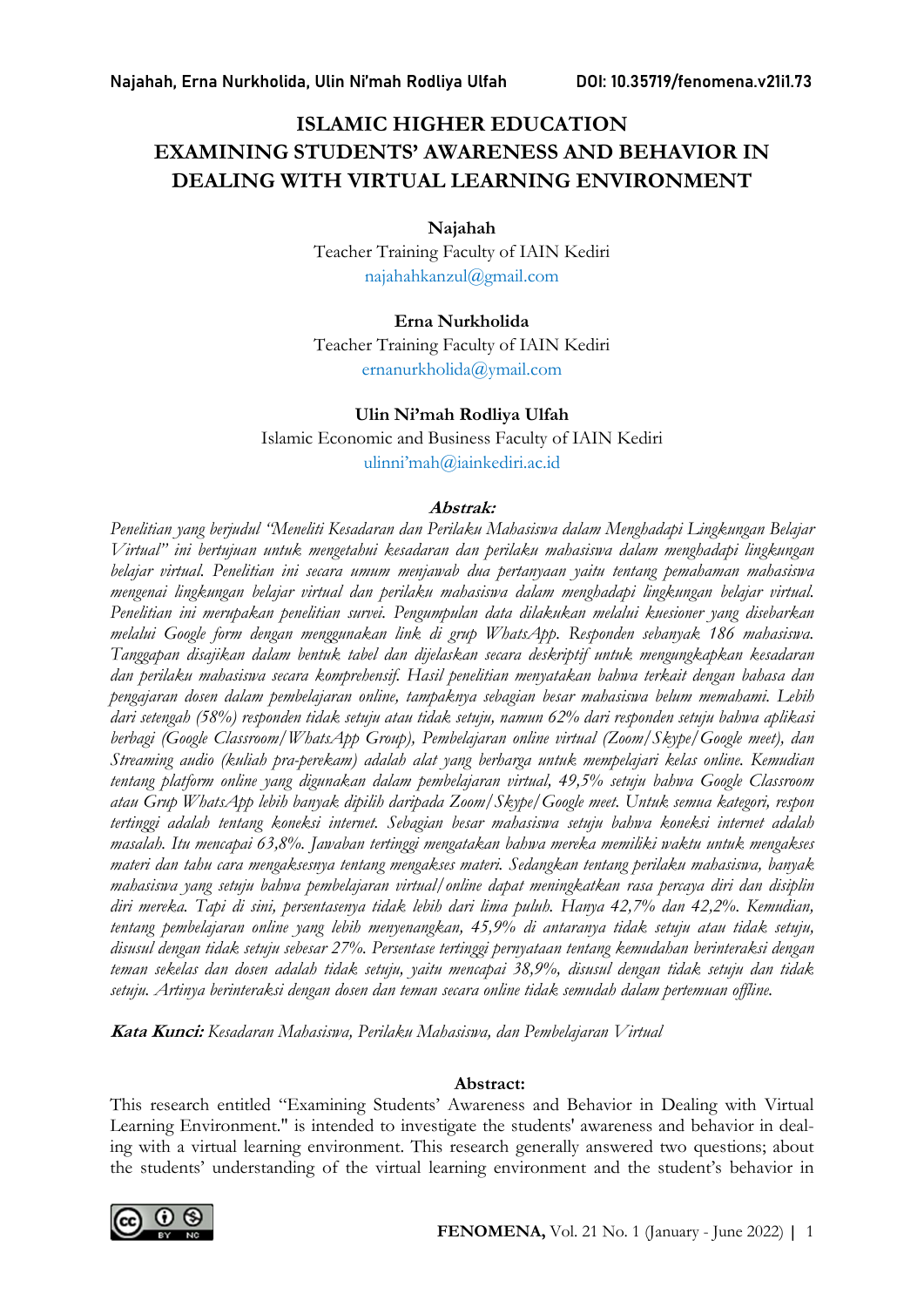dealing with the virtual learning environment. This is survey research. The data was collected through questionnaires spread through Google form using the link through WhatsApp group. 186 students participated as the respondents. The data of the responses were presented in tables and were explained descriptively to reveal the students' awareness and behavior comprehensively. The result said that related to the language and instruction of the lecturer in online learning; it seems that most of the students do not understand. More than half (58%) of the respondents neither agree nor disagree. Yet, 62% of the respondents agree that sharing applications (Google Classroom/WhatsApp Group), Virtual online learning (Zoom/Skype/Google meet), and Streaming audio (pre- recorder lecture) are valuable tools for learning online classes. Then about the online platform used in virtual learning, 49.5% agreed that Google Classroom or WhatsApp Group are more chosen than Zoom/Skype/Google meet. For all categories, the highest response is about internet connection. Most of the students agreed that internet connection is a problem. It reached 63.8%. The highest answer said that they had time to access the material and knew how to access it about accessing the material. While about the students' behavior, many students agreed that virtual/online learning could improve their confidence and self-discipline. But here, the percentage is not more than fifty. It is only 42.7% and 42.2%. Then, about online learning being more enjoyable, 45.9% of them neither agree nor disagree, followed by disagreement in 27%. The highest percentage of the statement about easiness in interactions with classmates and lecturers has disagreed, reaching 38.9%, followed by neither agree nor disagree. It means interacting with lecturers and friends online is not as easy as in an offline meeting.

Keywords: Students'awareness, Students' behavior, and Virtual Learning

# Introduction

Education is experiencing a transition period due to the Coronavirus pandemic spreading rapidly worldwide. To prevent its spread, the government issued a learning policy from home for all levels of education, including tertiary education. Since the start of learning from home in March 2020, students have to adapt to virtual learning or independent learning using machine technology, such as laptop computers or mobile phones. Classes that are used become virtual classrooms. They are teaching and learning activities that are done in a virtual form. Technology usually used to support learning becomes the primary learning tool where students also have to master several skills using virtual technology. This is in line with the ministry of higher education; it is free learning which means students can learn through various sources, including virtual sources from computers.

Education and technology are two integral elements in the development of science. Mastery of these two materials is a must for academicians, teachers, and students because currently, almost all learning activities use assistance from digital tools in their delivery. Technology was created to simplify human endeavor, but it also can increase the achievement of goals. Students will more easily understand the material in teaching and learning if delivered in pictures, films, videos, or animations.

Awareness and behavior of students undergoing a period of learning change are exciting to study because changes in learning habits at this time will impact students' learning outcomes.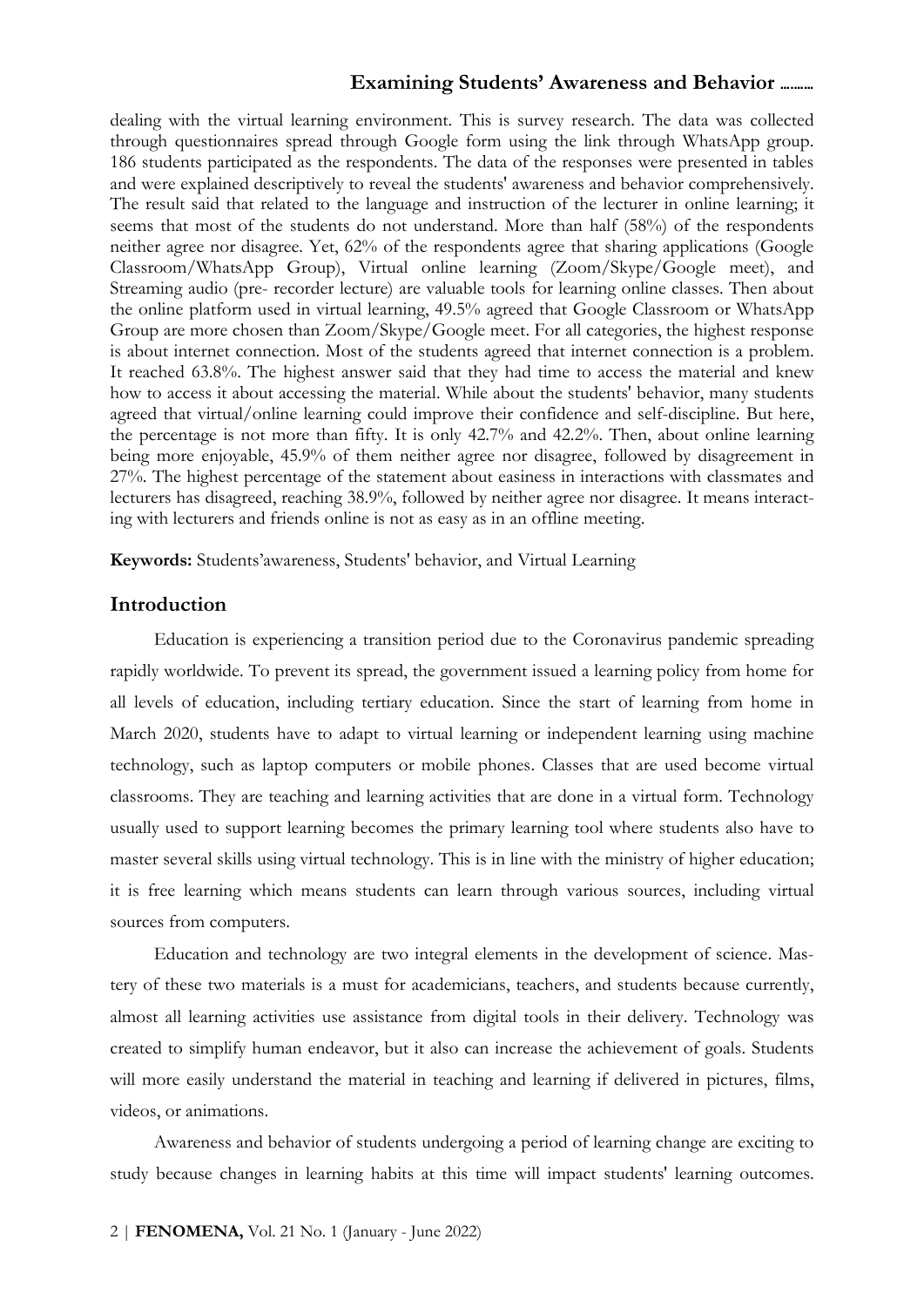Based on the situation and reality above, the researchers intend to examine the awareness and behavior of students about virtual learning.

## Theoretical Framework

#### A. Awareness

Awareness can have the meaning of knowing what is happening around you. Building awareness means knowing to be aware or attracting and learning something from within. Measuring awareness or knowledge issues creates challenges. Awareness is knowledge of something (oxford advanced learner's dictionary).

Awareness can also refer to a consciousness of internal or external events or experiences; some think separating human and non-human animals. Evidence of self-awareness in animals is most often determined by whether an individual can use a mirror to groom an otherwise unseen dirty spot on its forehead. A few chimpanzees, gorillas, and orangutans have shown this awareness and passed this test.<sup>1</sup>

In psychology, the most well-known meaning of awareness is awareness of selfperceptions. The examples are when we say Awareness of Body, Awareness of Emotion, Awareness of self, or Awareness of strength. This can be described as an awareness of themselves. This also can be seen as sensitivity to oneself.

There are some indicators of awareness of the virtual learning environment. They are:

- a. The knowledge of virtual learning environment
- b. The perception of practicing virtual learning.

 Those indicators will be broken down into questionnaires in some questions in this research.

#### B. Behavior

According to B. F. Skinner, behavior is acquired when specific responses toward specific locations are reinforced.<sup>2</sup> Nevertheless, the organism almost inevitably develops a coherent repertoire that can be described without punctuating the origins of the two fields. In other words, behavior can be defined as how an individual acts or behaves. It is the way an individual conducts. Behavior should be viewed as a phenomenon, an object, or a person. It can be seen about norms of society or how one treats others or handles objects. Therefore, behavior is how individuals act towards others, a community, or things.

<sup>1</sup> N., Sam M.S., "AWARENESS," in PsychologyDictionary.org, April 7, 2013, https://psychologydictionary.org/awareness/ (accessed December 3, 2021).

<sup>&</sup>lt;sup>2</sup> B.F. Skinner. Science and Human Behavior. Pearson Education, Inc. 2014.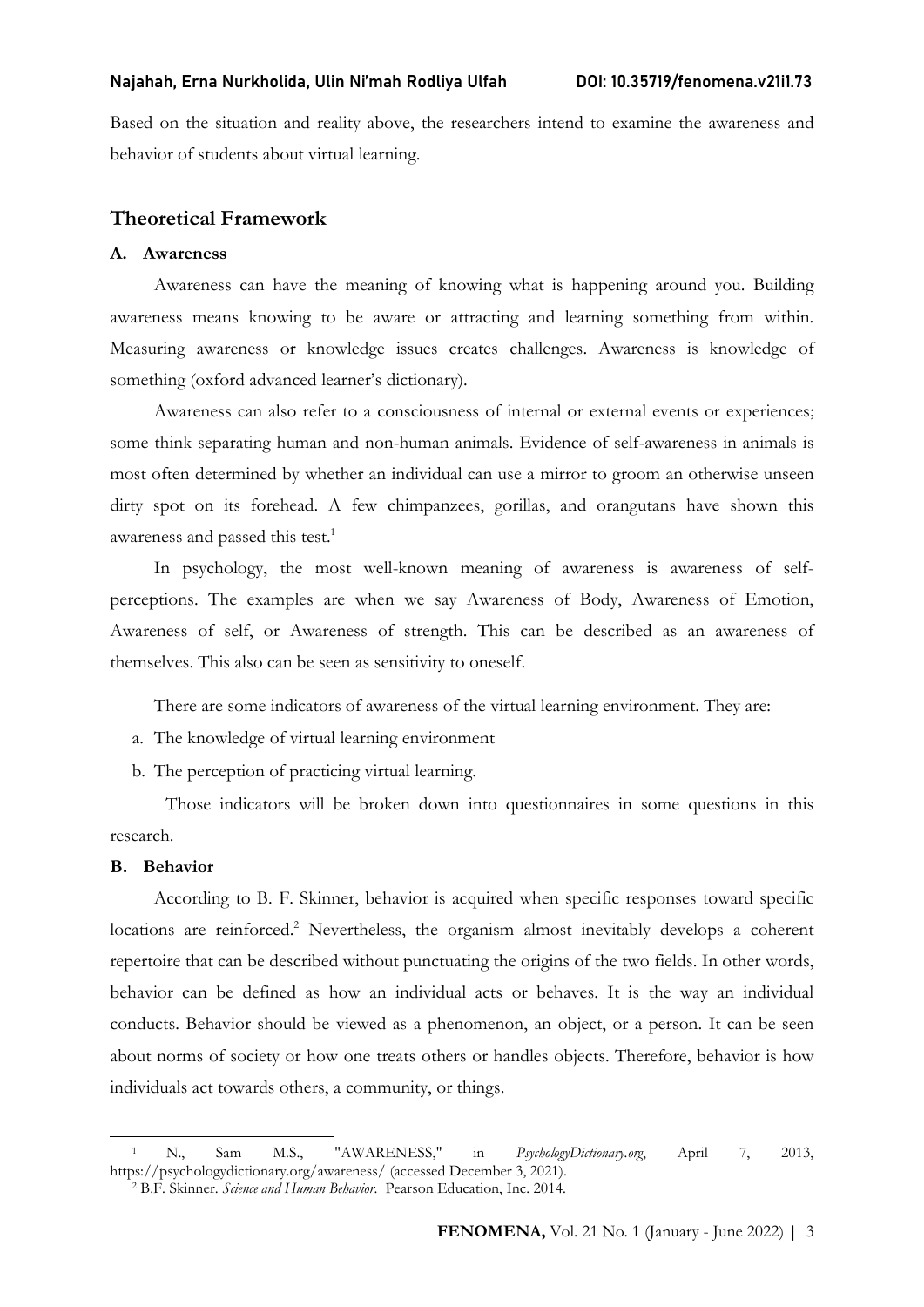1. Factor Affecting Behavior

Here are some factors affecting behavior:

- a) Genetic Factors: Behavior is formed from within the individual since he remembers.
- b) Exogenous Factors: Environmental, educational, religious, social, and other factors, namely the central nervous system of emotional perception.
- c) Learning Process: It is a synergy relationship between heredity and the environment in behavior formation.<sup>3</sup>
- 2. Forms of Behavior Change<sup>4</sup>

The change in behavior consists of:

a) Natural Change

Human behavior constantly changes. Some of the changes are caused by natural occurrences. The people inside the community will experience changes if there is a change in the surrounding community. The difference can be the physical, social-cultural, and economic environment.

b) Plan Change (Planned Change)

This behavior occurs because the subject himself plans it.

c) Willingness to Change (Readiness to Change)

If there is an innovation or development program inside the society, then what often happens is that some people quickly accept these innovations or changes; but some are slowly getting the changes.

3. Division of Behavior

Behavior is divided into 3 Domains (Sanity)

a. Knowledge

Knowledge is from knowing, and this happens after people experience it. Sensing a particular object, most human knowledge is obtained through the eyes and ears. Knowledge of cognitive is a domain that is very important in forming one's actions over (over behavior).

b. Attitude

Attitude is a reaction or response that is still closed from someone to a stimulus or object. New Comb, a social psychologist, states that the attitude is a readiness or

<sup>&</sup>lt;sup>3</sup> S. Notoatmodjo. Ilmu Perilaku Kesehatan. Jakarta: Rineka Cipta. 2014.

<sup>4</sup> Priyoto. Perubahan Dalam Perilaku Kesehatan. Cetakan I. Penerbit GrahaIlmu. Yogyakarta. 2015.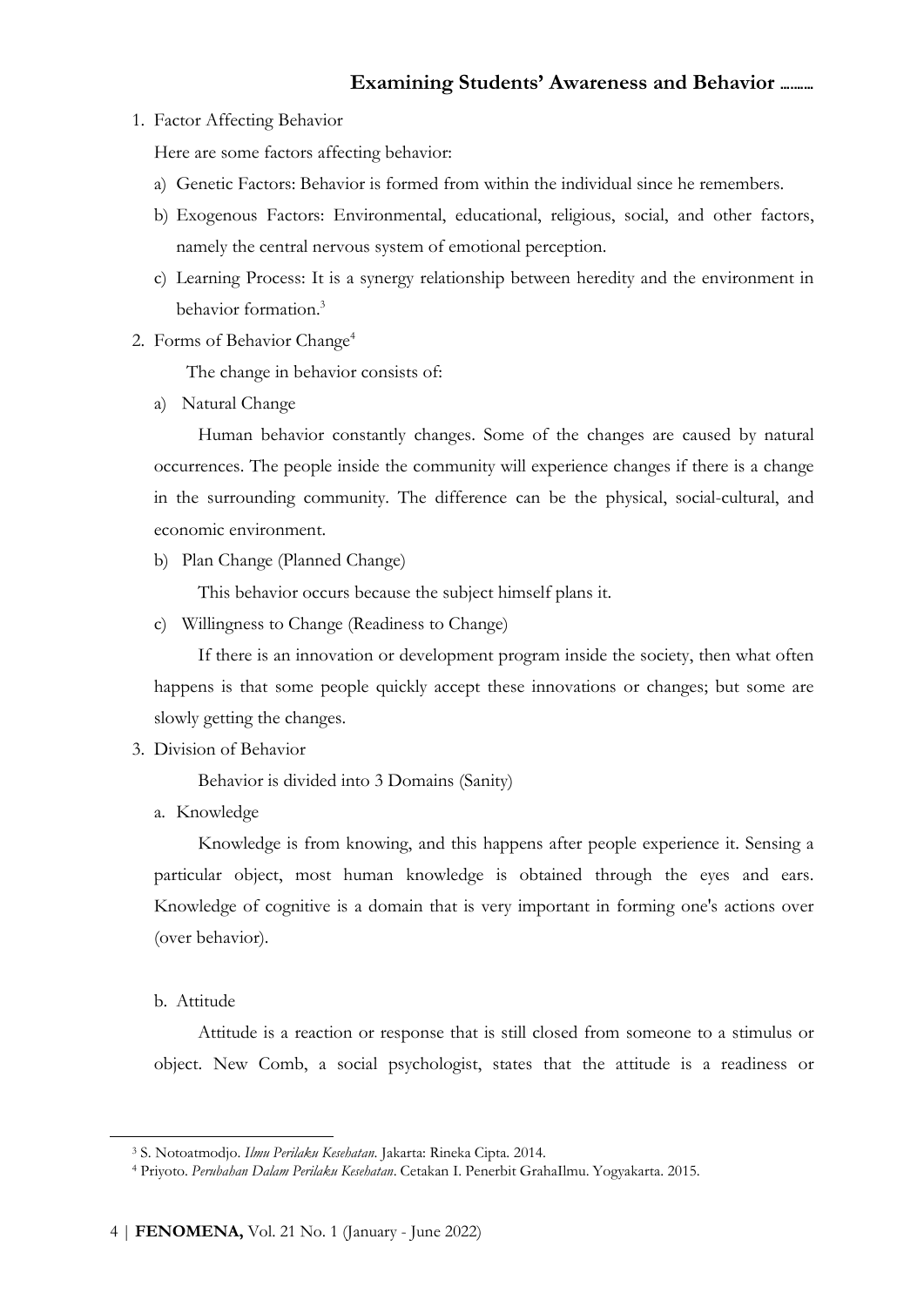willingness to act and not an implementation of certain motives. Attitude is not an action. However, it is a predisposition to an attitude of behavior.

c. Practice / practice

After someone knows the stimulation or health object, he will make an assessment or income of what is known, the process than expected to carry out or practice what he knows.<sup>5</sup>

#### 4. Virtual Learning

Virtual learning refers to virtual classrooms' learning process that resides in cyberspace through an internet network.<sup>6</sup> Virtual Application Learning is intended to overcome the problem of the separation of space and time between students and educators through the media of computers, laptops, or mobile phones. By implementing virtual learning, students can learn their learning material independently. If students find some problems or difficulties, they can ask for help from their instructors in the form of interactions facilitated by computers, laptops, or any other media. Teaching and learning activities can be done using Computer-Assisted Learning (CAL) or interactive web pages, learning assisted by a teacher or tutor synchronously (in same time points) and asynchronously (in different time points), or study assisted with other learning resources such as studying with other students or experts, email, and so on. From these explanations, it can be observed that the learning characteristics that apply the concept of virtual learning are separation between instructors and students, using an open learning system (open access and freedom to choose sources of learning and the learning process flow), and Network-based. The concept of virtual learning was developed not to replace face-to-face learning advance. It is designed to support face-to-face learning.

Combining the concept of face-to-face learning with virtual learning allows for an increase in the quality of learning. In addition, it can improve the effectiveness and efficiency of education. Virtual learning can be implemented as the only process learning in distance education or combined with direct learning (face to face) in class. In the application of virtual learning, components of students, teachers, and learning resources are facilitated by ICT to achieve learning goals. The main principle in virtual learning is authority and collaboration.

#### 5. Previous Studies

a. A study entitled: Analisis Sikap Mahasiswa Terhadap Pemanfaatan E- learning dalam Peningkatan Pembelajaran (Studi Kasus Fakultas Teknik UNY). Based on the results of

<sup>&</sup>lt;sup>5</sup> Priyoto. Perubahan Dalam Perilaku Kesehatan. Cetakan I. Penerbit GrahaIlmu. Yogyakarta. 2015.

<sup>&</sup>lt;sup>6</sup> Pannen, Paulina. *Cakrawala Pendidikan*. Jakarta : Universitas Terbuka, 1999.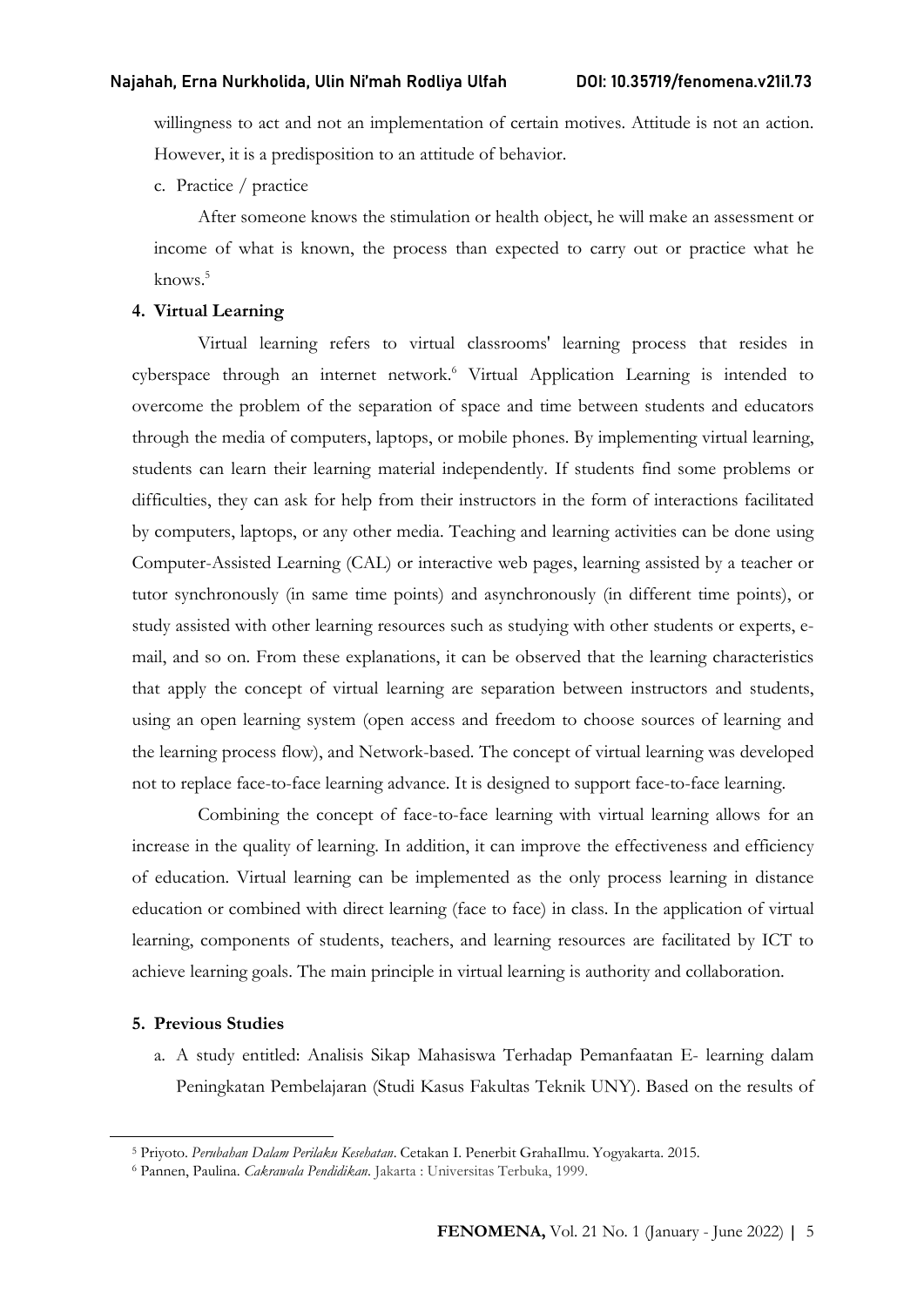the analysis of student attitudes on the use of e-learning in improving learning at FT-UNY to 132 students who were used as samples in the study concluded that from the results of the calculation analysis attitude index model (fish bein), which was carried out for knowing students' attitudes towards improvement learning is very positive with the value172.12 is at the level of  $166.53 \le x \le 216.25$ . The hypothesis formulation proposed in this research is answered. The similarity of both studies is on one of the topics which discussed the students' behavior towards e-learning. While the differences are, first, this current study focuses on awareness; second, the difference lies in where the analysis is done. The previous was in Fakultas Teknik UNY, while the present study is at IAIN Kediri, Education Faculty.

- b. The research entitled The Level of Self-Regulated Learning and self– Awareness in Science Learning in the Covid- 19 Pandemic Era. The study aims at measuring/determining the level of self-regulated and self-awareness in the science learning process in the Covid- 19 pandemic era. The study's design was a modified Experimental pre-test post-test control group design. The result showed that the learning process of science could take place using the Zoom application, Google Classroom, UPY elearning, and Whatsapp group. Based on the analysis results, it is known that the average score of Self- Regulated Learning is 74.59 (good), the average score for Self- Awareness is 75.75 (good), and the average learning achievement is good). It can be concluded that this online science learning takes place to the maximum has a value of usefulness that is seen from the average of independent learning numbers, self-awareness number, and student achievement, which are in suitable categories. The similarity of both studies is on one of the topics which discussed the students' awareness in a learning activity. While the differences are, first, this current study focuses on the behavior; second, the difference lies in where the analysis is done. The previous was in Fakultas Teknik UNY, while the recent research is at IAIN Kediri, Education Faculty.
- c. A study entitled: Student Awareness towards E-Learning in Education. This paper examines the awareness of students towards e-learning that involves students from TATI University College in Malaysia as respondents. The students have been exposed to the elearning studies on campus to gather more information in their studies. 200 students participated in the study. Multiple regression analysis was performed on the students' perceptions about gender, year of study, faculty, technology usage, and the awareness of e-learning implementation. The method being used is a questionnaire. The result shows that males and females have a significant understanding of e-learning in education in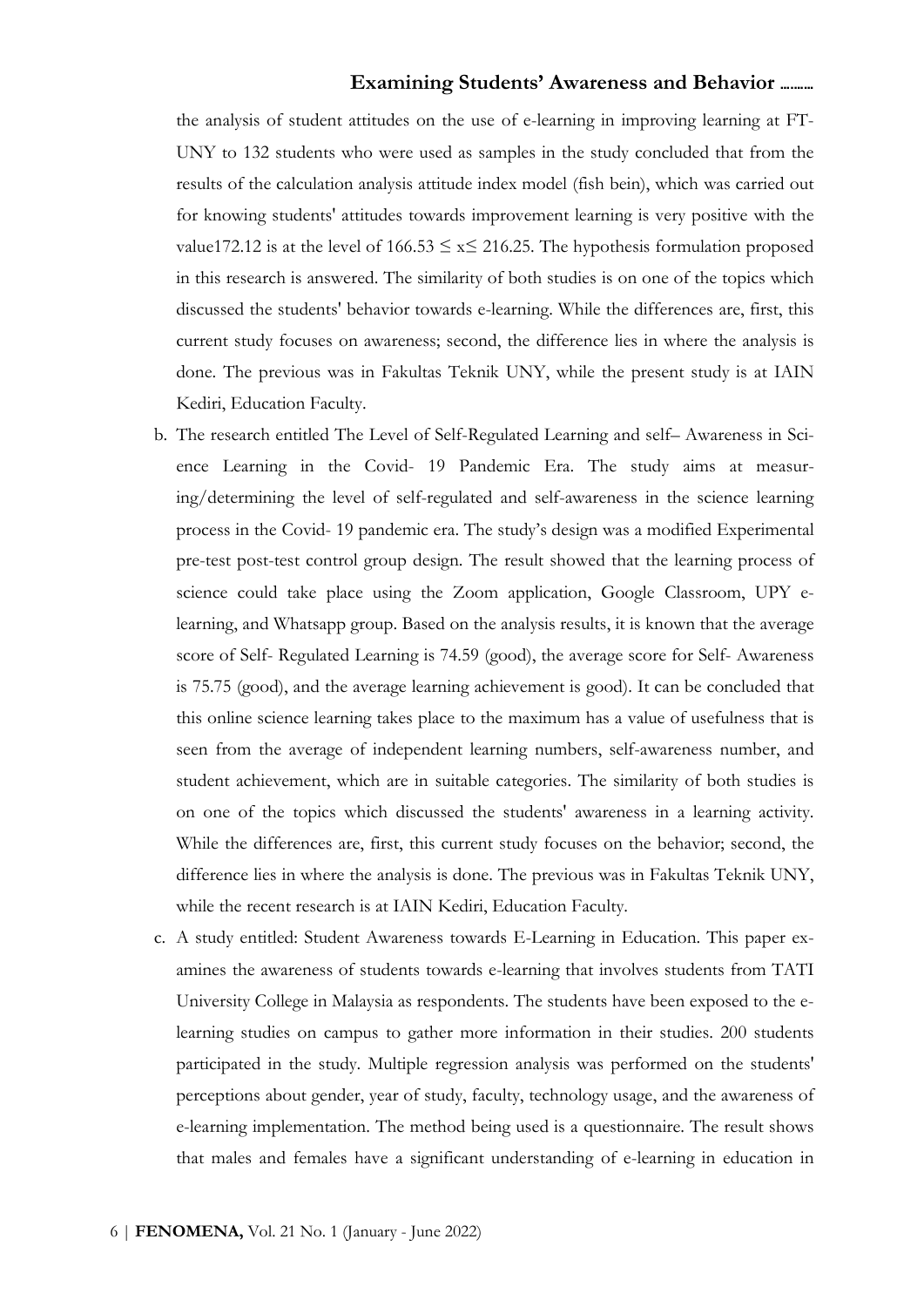TATIUC. The similarity of both studies is on one of the topics which discussed the student's awareness in a learning activity. While the differences are, first, this current study focuses on the behavior; second, the difference lies in where the analysis is done. The previous was in TATIUC, while the present study is at IAIN Kediri, Education Faculty.

## Research Method

To collect the data, this study used a survey research design. The investigators conduct a survey to a sample or to a whole population of people to describe the population's attitudes, opinions, behaviors, or characteristics.<sup>7</sup> Survey research with the help of internet technology is standard. Researchers place a questionnaire on the website, and respondents can answer via the link provided.

The participants of this research were taken using the purposive sampling method. In this method, the sample has been determined before. The model is the first semester. The total number of participants is 186 taken from the Education faculty.

The researcher will modify the Student's questionnaire on Information and Communication Technology (ICT) in this research. It consists of three parts of questions; They are about you; ICT at home and other places; the use and activities that are not related to home school work; the use and activities related to schoolwork; the access to school learning platform; ICT at school; and ICT for learning.

Data were analyzed based on a driveway.<sup>8</sup> Since there are two kinds of research questions, they will be investigated thoroughly. In this research, cross-tabulation can provide an excellent way to show the relationship among the variables in the survey. The results will be analyzed on their frequency, percentage, minimum and maximum number, total, median, mean, standard deviation, and standard error. All the results will be presented in tables and figures.

## Findings And Discussion

## A. Findings

#### 1. Students Awareness in Dealing with Virtual Learning Environment

Below, the research findings gained from the respondents will be presented. The results are shown in the form of tables.

## a. Students' perceptions about Online learning operational

<sup>&</sup>lt;sup>7</sup> Cresswell, J.W. Research Design; Qualitative, Quantitative and Mixed Methods; Approaches, edition Sage Publication. 2014. P. 377

<sup>8</sup> Ibid.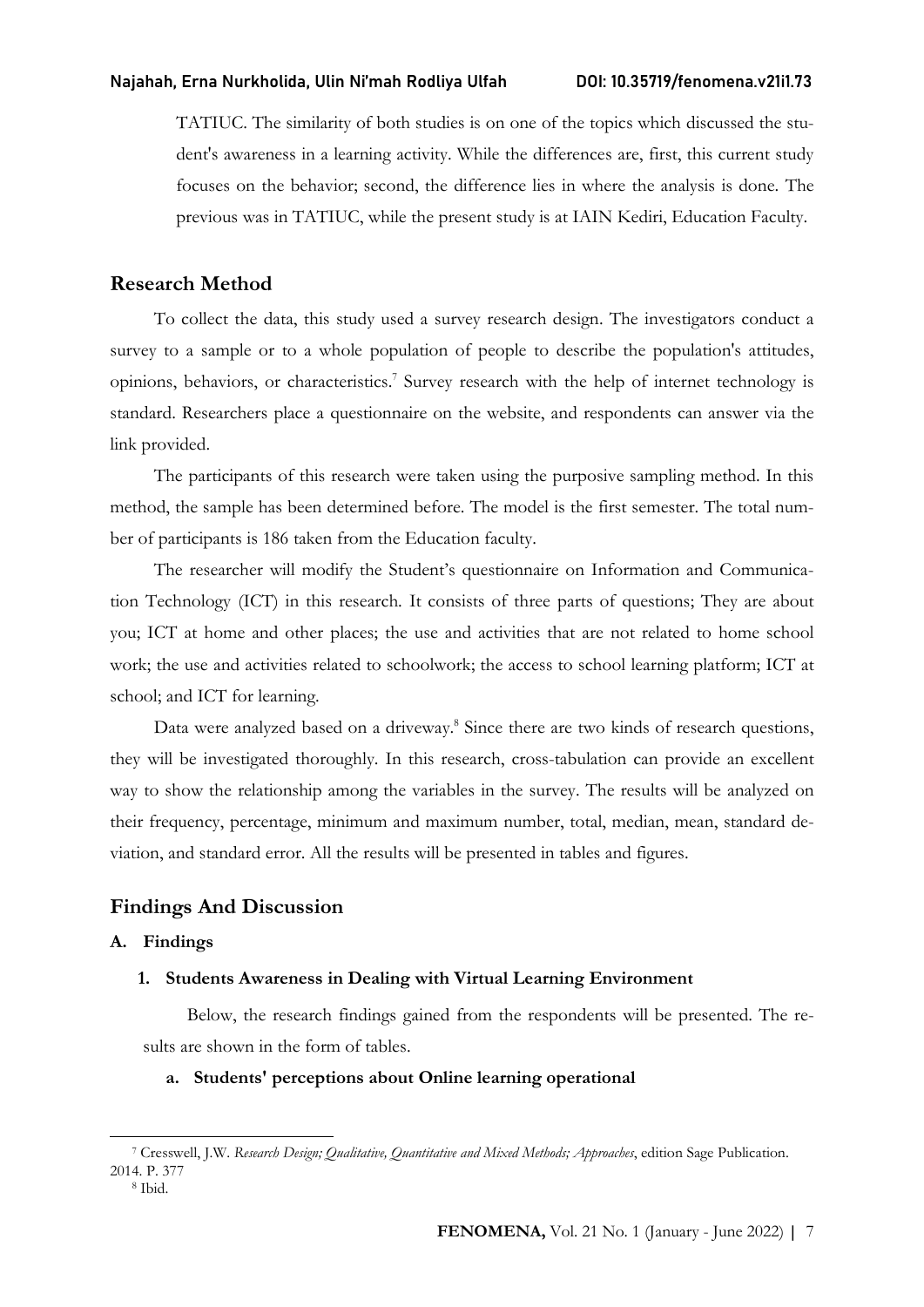## Table 1.1

An internet connection is a problem for me.

| Agreement                  | Percentage(number) |
|----------------------------|--------------------|
| Strongly disagree          | $4.8\%(9)$         |
| Disagree                   | $5.4\%(10)$        |
| Neither agree nor disagree | $25.9\%$ (48)      |
| Agree                      | $63.8\%$ (118)     |
| Strongly agree             | $0\%$ (0)          |

## Table 1.2

I have time to access the online materials

| Agreement                  | Percentage(number) |
|----------------------------|--------------------|
| Strongly disagree          | $3.2\%(6)$         |
| Disagree                   | $7\% (13)$         |
| Neither agree nor disagree | $40.5\%$ (75)      |
| Agree                      | $49.2\%$ (91)      |
| Strongly agree             | $0\%$ (0)          |

## Table 1.3

I know how to access the materials provided online by the teacher

| Agreement                  | Percentage(number) |
|----------------------------|--------------------|
| Strongly disagree          | $2.1\%$ (4)        |
| Disagree                   | $6.5\%$ (12)       |
| Neither agree nor disagree | $41.6\%$ (77)      |
| Agree                      | 49.7% (92)         |
| Strongly agree             | $0\%$ (0)          |

# Table 1.4

The language of the course outline is easy to understand

| Agreement         | Percentage(number) |
|-------------------|--------------------|
| Strongly disagree | $3.7\%$ (7)        |
| Disagree          | $23.8\%$ (44)      |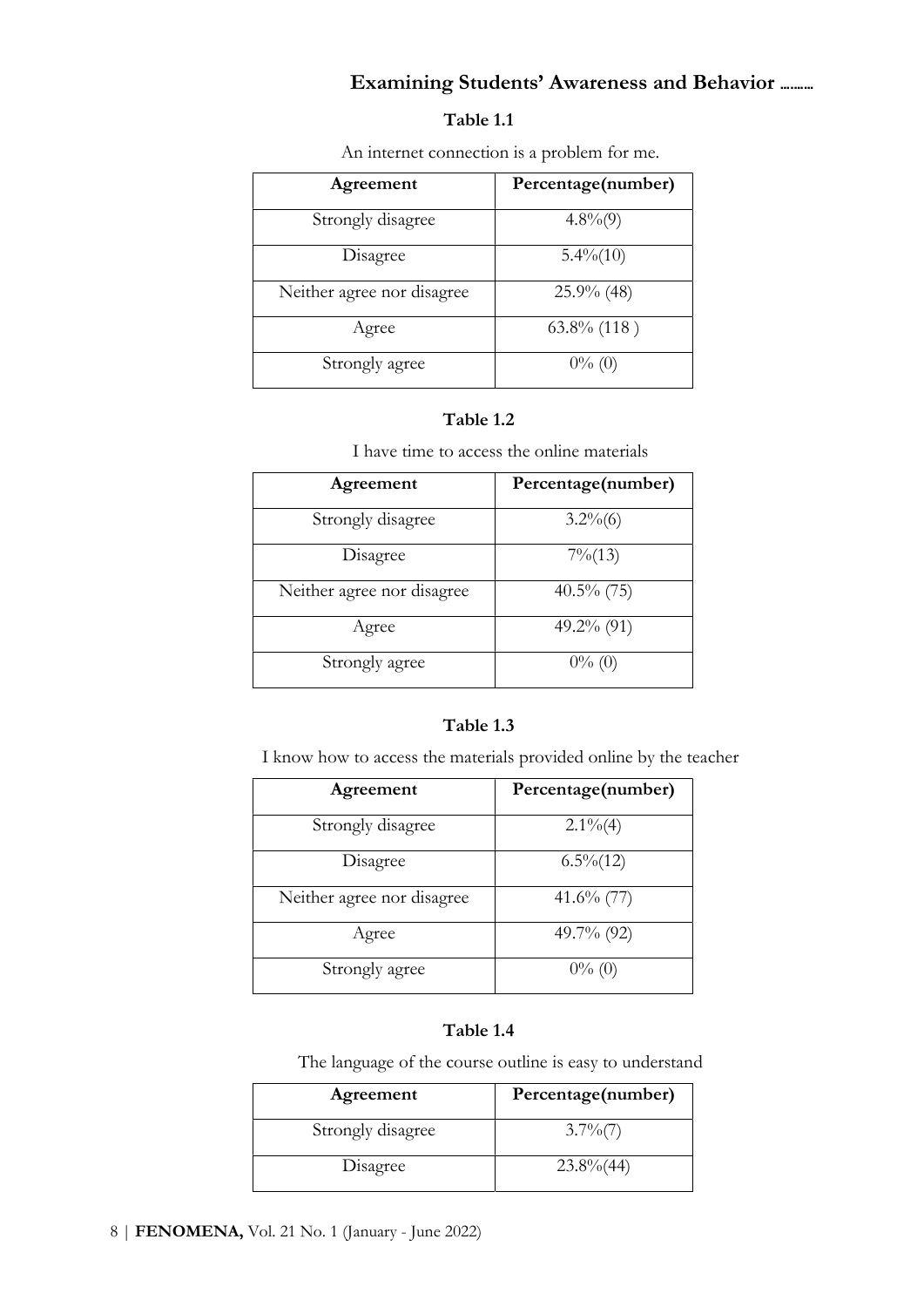| Neither agree nor disagree | $54.6\%$ (101) |
|----------------------------|----------------|
| Agree                      | $17.8\%$ (33)  |
| Strongly agree             | $0\%$ (0)      |

# Table 1.5

The teacher's online instructions are easy to understand

| Agreement                  | Percentage(number) |
|----------------------------|--------------------|
| Strongly disagree          | $3.2\%(6)$         |
| Disagree                   | $18.4\%$ (34)      |
| Neither agree nor disagree | 58.4% (108)        |
| Agree                      | $20\%$ (37)        |
| Strongly agree             | $0\%$ (0)          |

## Table 1.6

The online forums ease my interactions with classmates and the teacher

| Agreement                  | Percentage(number) |
|----------------------------|--------------------|
| Strongly disagree          | $7.1\%$ $(13)$     |
| Disagree                   | $29.7\%$ (55)      |
| Neither agree nor disagree | $42.2\%$ (78)      |
| Agree                      | $21.1\%$ (39)      |
| Strongly agree             | $0\%$ (0)          |

# b. Students' perceptions about practicing virtual learning

# Table 2.1

I enjoyed doing the tasks using online learning applications

| Agreement                  | Percentage(number) |
|----------------------------|--------------------|
| Strongly disagree          | $2.7\%$ (5)        |
| Disagree                   | $11.9\frac{6}{22}$ |
| Neither agree nor disagree | $53\%$ (98)        |
| Agree                      | $29.2\%$ (54)      |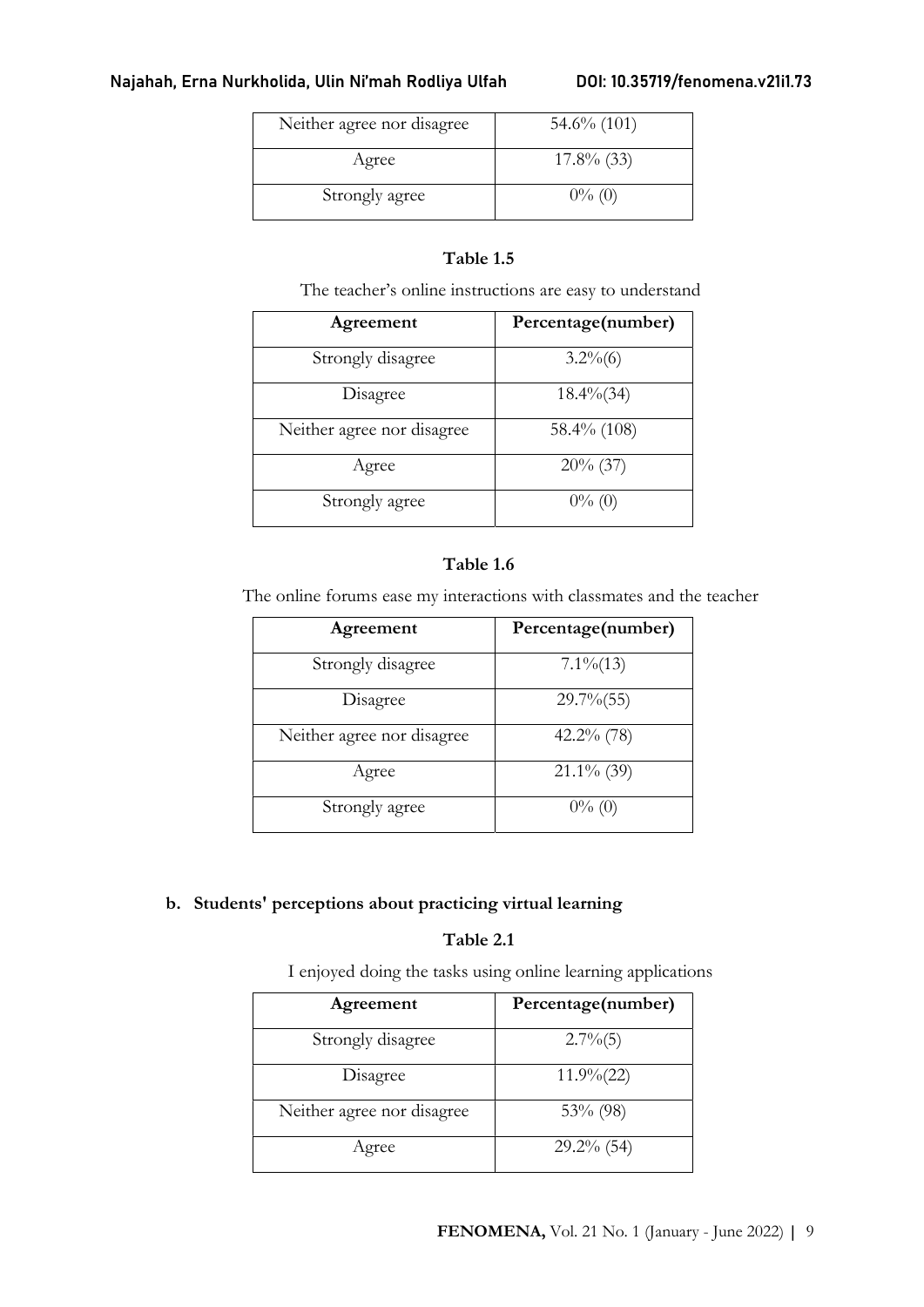| Strongly agree |  |
|----------------|--|

## Table 2.2

I feel comfortable doing the task using online learning

| Agreement                  | Percentage(number) |
|----------------------------|--------------------|
| Strongly disagree          | $3.8\%$ (7)        |
| Disagree                   | $12.5\%(23)$       |
| Neither agree nor disagree | $48.4\%$ (89)      |
| Agree                      | $32.1\%$ (59)      |
| Strongly agree             | $3.3\%$ (6)        |

### Table 2.3

I like using online learning in the online course

| Agreement                  | Percentage(number) |
|----------------------------|--------------------|
| Strongly disagree          | $2.7\%$ (5)        |
| Disagree                   | $15.8\%(29)$       |
| Neither agree nor disagree | 58.2% (107)        |
| Agree                      | $21.2\%$ (39)      |
| Strongly agree             | $2.2\%$ (4)        |
|                            |                    |

#### Table 2.4

I understand the materials that have been taught in the virtual class through online

#### learning.

| Agreement                  | Percentage(number) |
|----------------------------|--------------------|
| Strongly disagree          | $3.8\%$ (7)        |
| Disagree                   | $23\%(43)$         |
| Neither agree nor disagree | 53.3% $(98)$       |
| Agree                      | $18.5\%$ (34)      |
| Strongly agree             | $1.1\%$ (2)        |

## Table 2.5

Sharing applications (Google Classroom/WhatsApp Group) is a valuable tool for

learning online classes.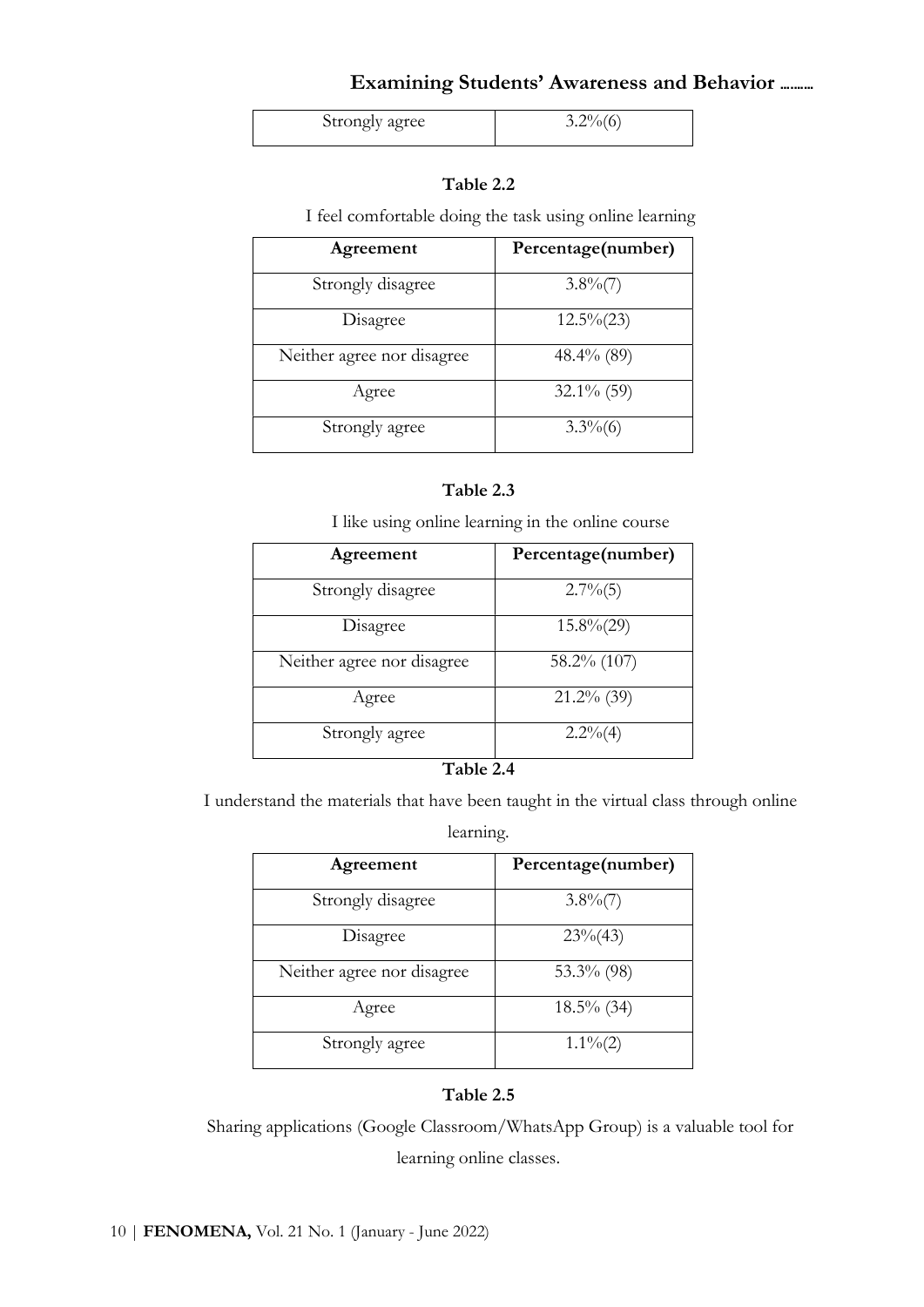| Agreement                  | Percentage(number) |
|----------------------------|--------------------|
| Strongly disagree          | $1.1\%(2)$         |
| Disagree                   | $1.1\%(2)$         |
| Neither agree nor disagree | $14.7\%$ (27)      |
| Agree                      | $62\%$ (114)       |
| Strongly agree             | $21.2\%(39)$       |

## Table 2.6

Virtual online learning (Zoom/Skype/Google meet) is valuable for online classes.

| Agreement                  | Percentage(number) |
|----------------------------|--------------------|
| Strongly disagree          | $1.1\%(2)$         |
| Disagree                   | $1.6\%$ (3)        |
| Neither agree nor disagree | $23.9\%$ (44)      |
| Agree                      | $56\%$ (103)       |
| Strongly agree             | $17.4\%$ (32)      |

# Table 2.7

Streaming audio (pre-recorded lecture) is a valuable tool for learning in online classes.

| Agreement                  | Percentage(number) |
|----------------------------|--------------------|
| Strongly disagree          | $1.6\%(3)$         |
| Disagree                   | $4.3\%$ $(8)$      |
| Neither agree nor disagree | $34.2\%(63)$       |
| Agree                      | $51.6\%$ (95)      |
| Strongly agree             | $8.2\% (15)$       |

# Table 2.8

I prefer Sharing applications (Google Classroom/WhatsApp Group) in the online

class.

| Agreement         | Percentage(number) |
|-------------------|--------------------|
| Strongly disagree | $1.1\%(2)$         |
| Disagree          | $4.3\%$ $(8)$      |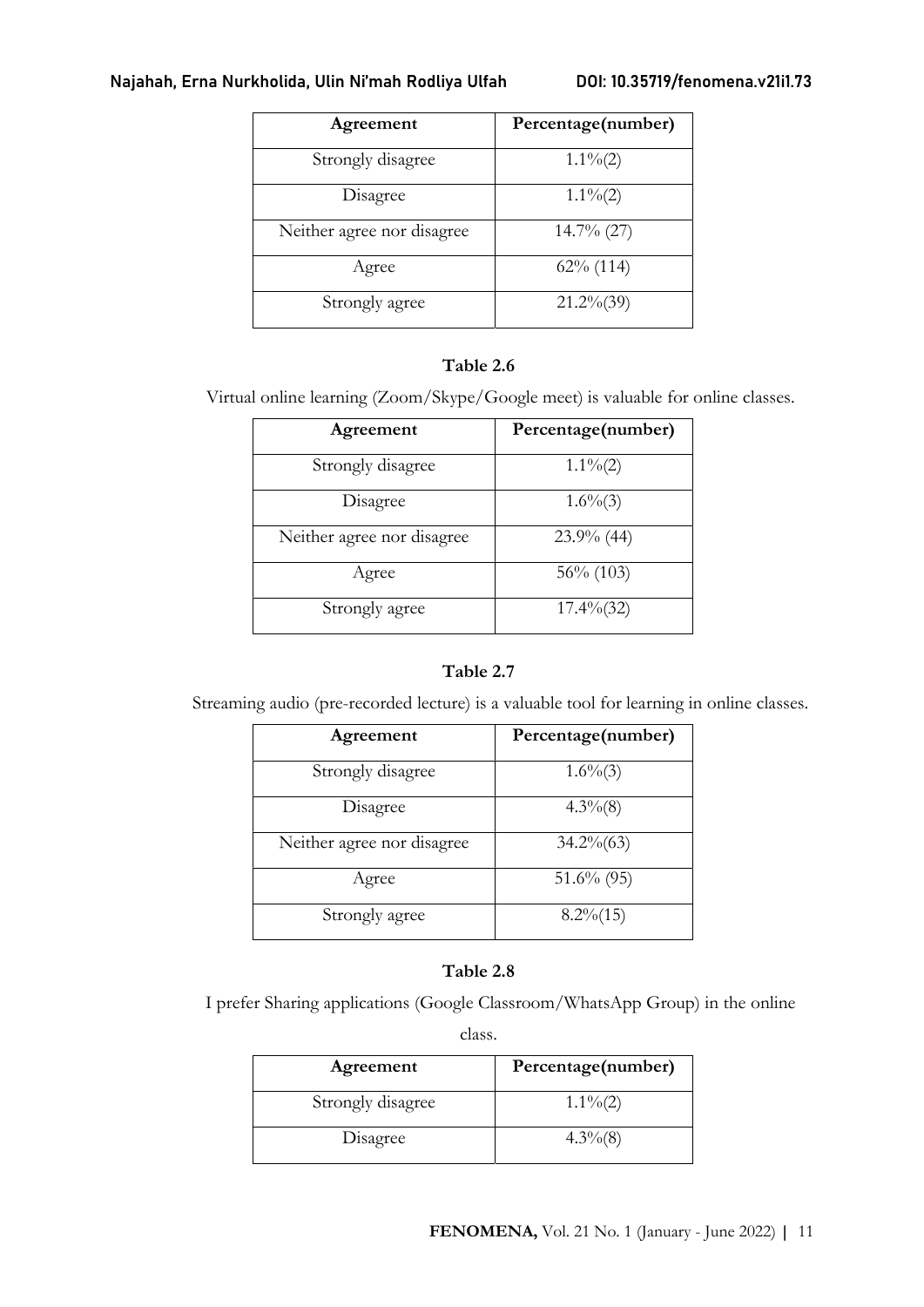| Neither agree nor disagree | $26.6\% (49)$ |
|----------------------------|---------------|
| Agree                      | $53.8\%$ (99) |
| Strongly agree             | $14.1\% (26)$ |

# Table 2.9

I prefer using Virtual online learning (Zoom/Skype/Google meet) for learning in the

online class.

| Agreement                  | Percentage(number) |
|----------------------------|--------------------|
| Strongly disagree          | $1.1\%(2)$         |
| Disagree                   | $4.3\%$ $(8)$      |
| Neither agree nor disagree | $26.6\% (49)$      |
| Agree                      | 53.8%(99)          |
| Strongly agree             | $14.1\% (26)$      |

# c. Students' Behavior in Dealing with Virtual Learning Environment

# Table 3.1

Online learning gives me more time to explore learning source

| Agreement                  | Percentage(number) |
|----------------------------|--------------------|
| Strongly disagree          | $1.1\%(2)$         |
| Disagree                   | $14.6\%(27)$       |
| Neither agree nor disagree | $45.4\% (84)$      |
| Agree                      | $33.5\%(62)$       |
| Strongly agree             | $5.4\%(10)$        |

# Table 3.2

Online learning improves my motivation to learn

| Agreement                  | Percentage(number) |
|----------------------------|--------------------|
| Strongly disagree          | $4.9\%(9)$         |
| Disagree                   | $24.3\% (45)$      |
| Neither agree nor disagree | $50.3\% (93)$      |
| Agree                      | $17.3\%(32)$       |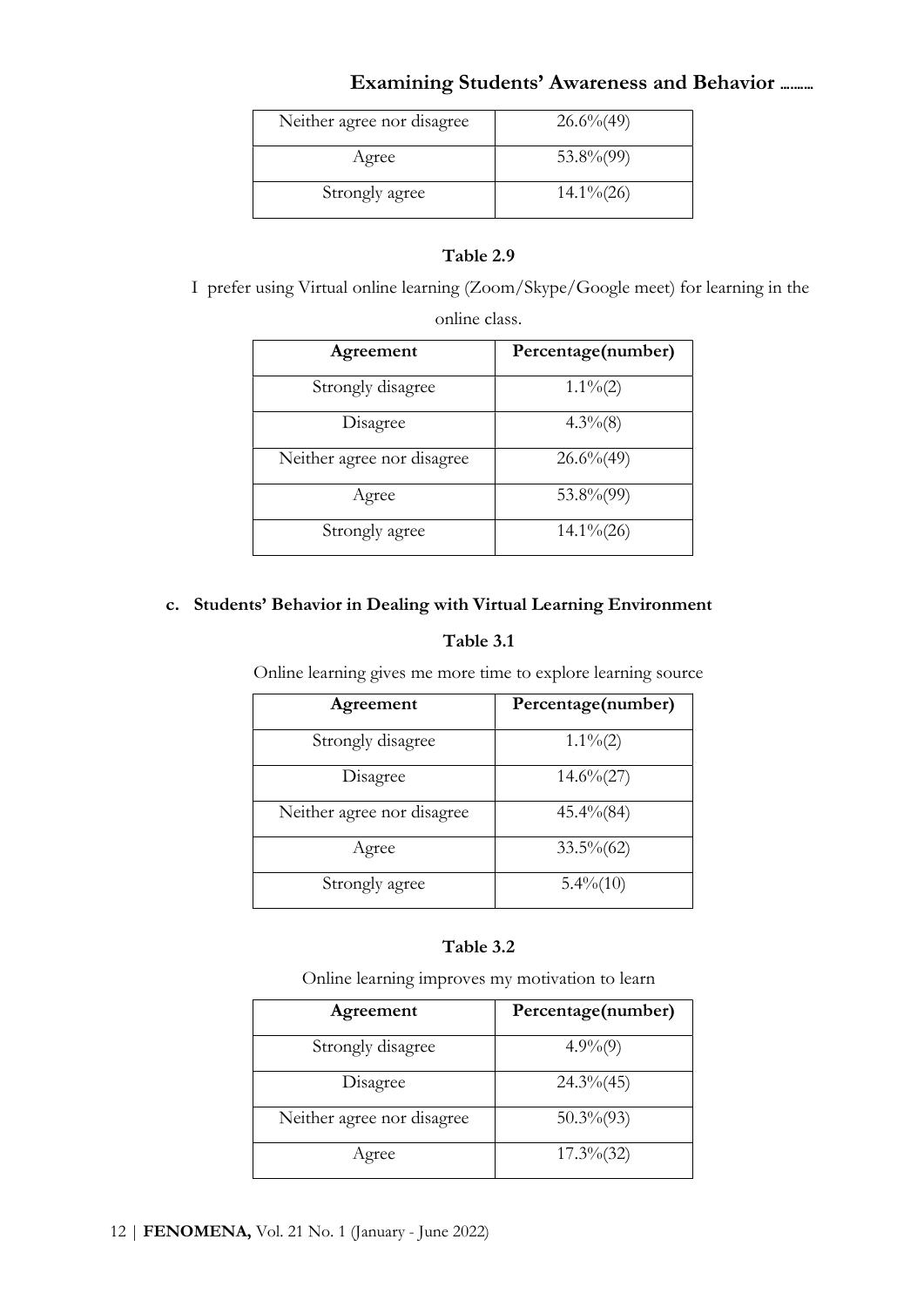| Strongly agree |  |
|----------------|--|

# Table 3.3

Online learning helps me to be more independent in my learning

| Agreement                  | Percentage(number) |
|----------------------------|--------------------|
| Strongly disagree          | $1.6\%(3)$         |
| Disagree                   | $13\% (24)$        |
| Neither agree nor disagree | $29.2\% (54)$      |
| Agree                      | $44.9\% (83)$      |
| Strongly agree             | $11.4\% (21)$      |

### Table 3.4

Online tasks improve my discipline

| Agreement                  | Percentage(number) |
|----------------------------|--------------------|
| Strongly disagree          | $1.1\%(2)$         |
| Disagree                   | $17.8\%$ (33)      |
| Neither agree nor disagree | $29.7\%$ (55)      |
| Agree                      | $42.2\% (78)$      |
| Strongly agree             | $9.2\%(17)$        |

# Table 3.5

Online learning improve my confidence in expressing ideas and opinion

| Agreement                  | Percentage(number) |
|----------------------------|--------------------|
| Strongly disagree          | $1.1\%(2)$         |
| Disagree                   | $15.7\% (29)$      |
| Neither agree nor disagree | $29.2\% (54)$      |
| Agree                      | $42.7\%$ (79)      |
| Strongly agree             | $11.4\%(21)$       |

# Table 3.6

Online learning makes learning more enjoyable

| Agreement | Percentage(number) |
|-----------|--------------------|
|           |                    |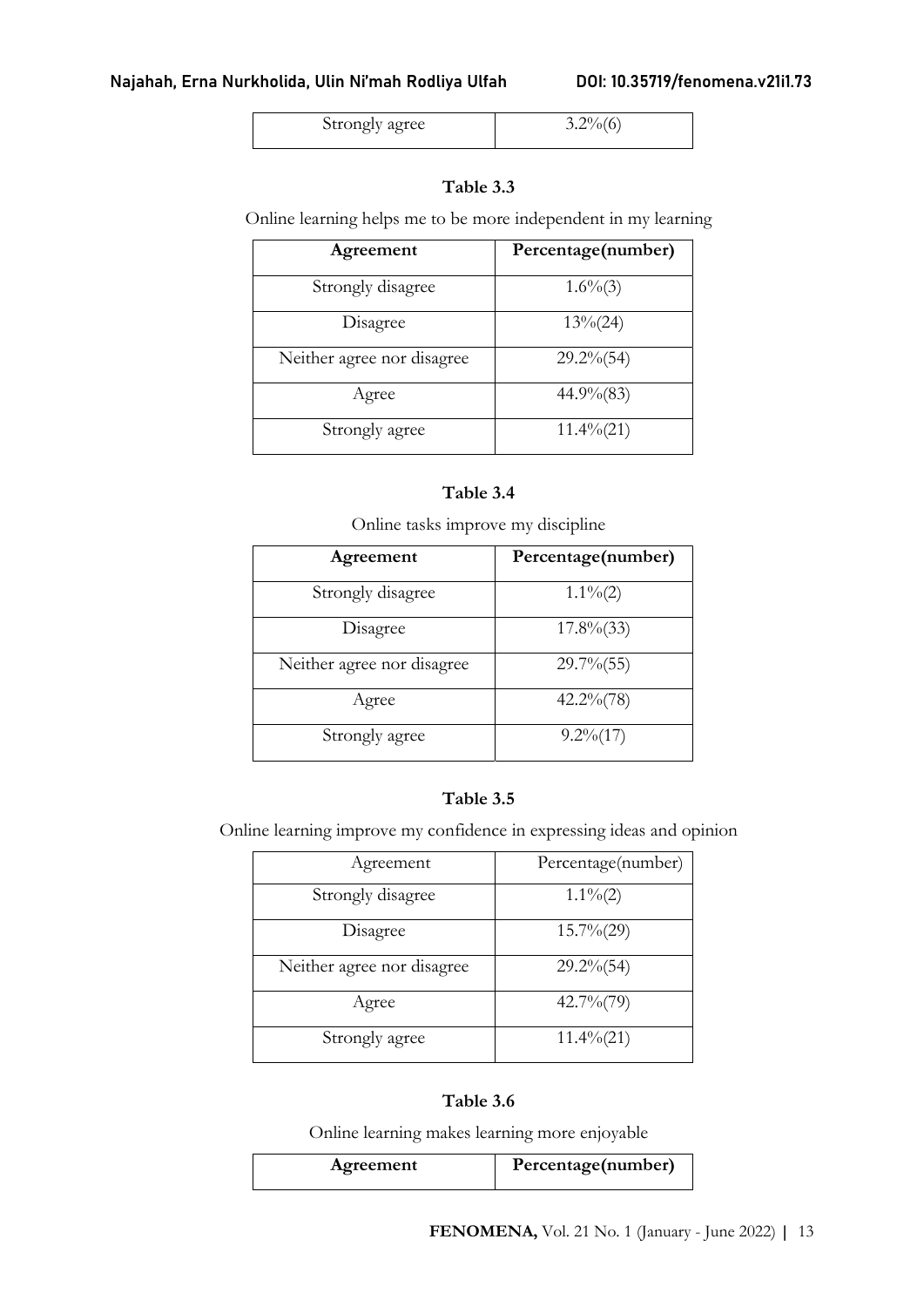| Strongly disagree          | $4.9\%(9)$    |
|----------------------------|---------------|
| Disagree                   | $27\% (50)$   |
| Neither agree nor disagree | $45.9\% (85)$ |
| Agree                      | $16.8\% (31)$ |
| Strongly agree             | $5.4\%(10)$   |

#### Table 3.7

Online learning improves my interactions with friends and teacher

| Agreement                  | Percentage(number) |
|----------------------------|--------------------|
| Strongly disagree          | $11.4\% (21)$      |
| Disagree                   | $38.9\frac{6}{72}$ |
| Neither agree nor disagree | $34.6\%$ (64)      |
| Agree                      | $13.5\%(25)$       |
| Strongly agree             | $1.6\%$ (3)        |

## **Discussion**

#### A. Students' Awareness in dealing with a virtual learning environment

The use of ICTs in university education is not a new phenomenon. Using ICTs, teaching and learning activities can be done differently, also called distance learning. However, distance learning has become an established part of the educational world, with trends pointing to ongoing growth.<sup>9</sup> In U.S. higher education alone, more than 5.6 million university students were enrolled in at least one online course in the autumn of 2009, up from 1.6 million in 2002.<sup>10</sup>

1. The Knowledge of Virtual Learning Environment

The result showed that internet connection is a problem; 63.8% of students agreed with this statement. It means that the internet connection is still a problem for the students. For the second and third statements, the percentage showed that some students still have difficulty accessing the material and have no time to access it. Only 49.2% of them stated that they had time to access them; others were unsure.

While about the ability to access the material, only 49.7% who surely able to do it. Others were not sure and even did not know.

<sup>9</sup> Simonson, Michael and Berg, Gary A.. "distance learning". Encyclopedia Britannica, 7 Nov. 2016, https://www.britannica.com/topic/distance-learning. Accessed 31 January 2022. 10 Ibid.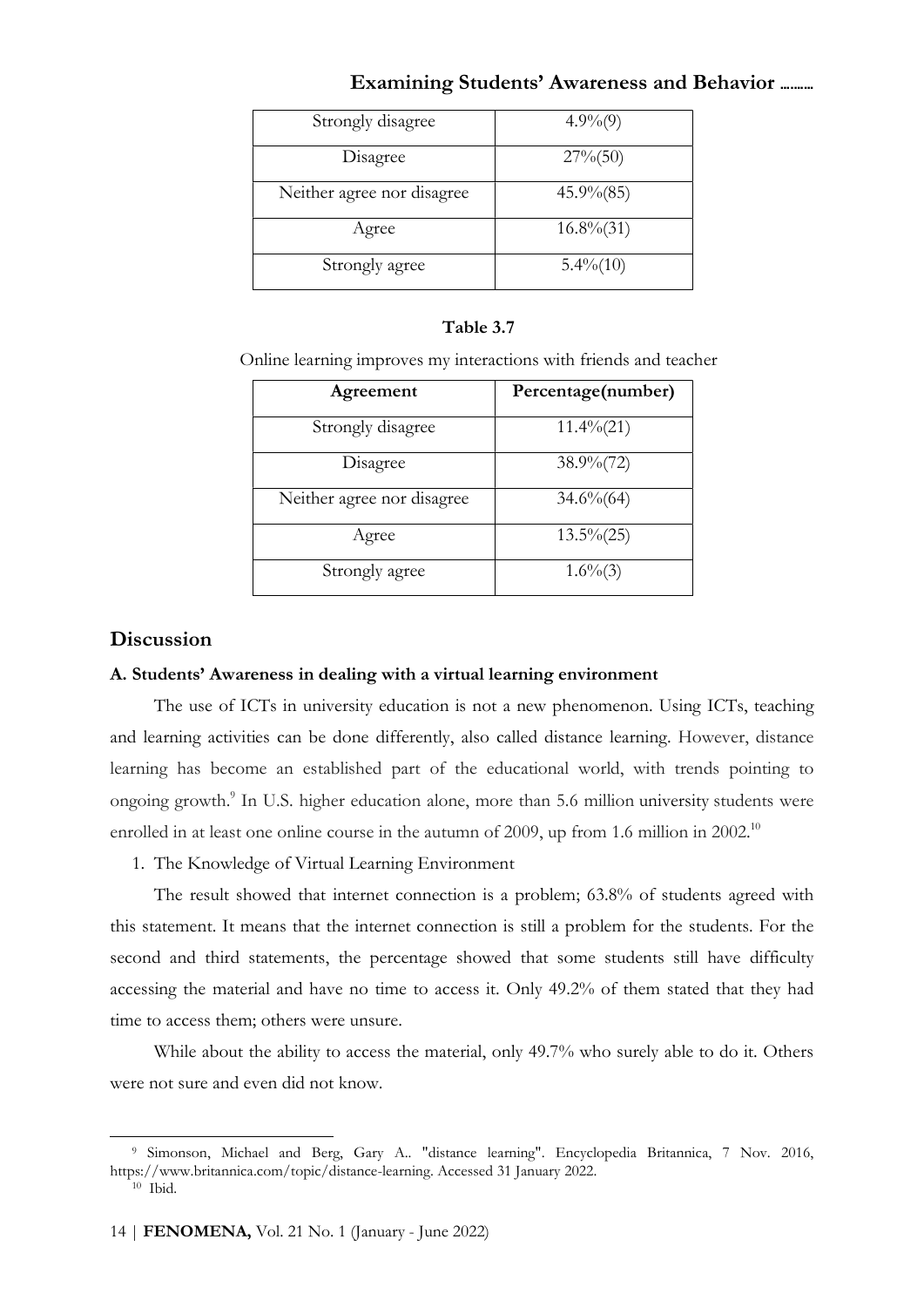About the language of the course outline that the lecture used, the percentages showed that more than half of them (54.6%) were not sure. It means that the language in the online classes was not as easy as in offline courses. Also, about the instructions from the lecture, the result of this statement showed that more than 50% neither agreed nor disagreed if the course's teaching was easy to understand. Only 20% of them agreed with the information, while others disagreed. The same as the previous statement, here, the language used by the lecturer in virtual learning was not as easy as offline meetings to understand.

In the following survey, 42.2% of respondents neither agreed nor disagreed that online learning eased their interaction with friends and lecturers. Also, there were 29.7% disagreed with that. Only 21.1 % agreed with this statement. It can be concluded that, for students, having a virtual learning environment is not as easy as offline classes in terms of interaction.

2. The Perception about Practicing Online Learning in Virtual Learning Environment

The concept of online learning is relatively new to be implied in learning utilizing digital media such as computers, Web pages, video conference systems, and others. In recent years computer programs for online learning, consisting of text, graphics, video, three-dimensional objects, and animations, have been developed. Virtual classrooms can be used to broaden educational services Husu (2000).

The second category is students' perceptions of online learning in the virtual learning environment based on the findings. The result showed that using online learning in doing the tasks is not a big problem for students. More than half of them (53%) gave the response of neither agree nor to disagree with the statement: "I enjoy doing the tasks using the online application." They also feel unsure about whether they enjoy and are comfortable doing the task by the online learning? Only 32.1% of them agreed.

Again, more than half (53.3%) of them said they neither agree nor disagree about understanding the online materials. Then 23.4% said they disagree, which means the online learning materials are not easily understood. Only a tiny amount of them (18.5%) agreed with the statement " I understand the explanation in the online class."

On the other hand, the students agreed that sharing applications (Google Classroom/WhatsAppGroup), virtual online learning (Zoom/Skype/Google meet), and streaming audio (pre-recorded lecture) are valuable tools for learning in the online class. Here, the level of agreement is higher than disagreement; it is more than half, which is equal to 62%.

Next, about the preferences in using the Application. The students like sharing applications (Google Classroom / WhatsApp Group) in virtual learning better than using virtual online learning (Zoom / Skype / Google Meet). Even they prefer to use sharing applications (Google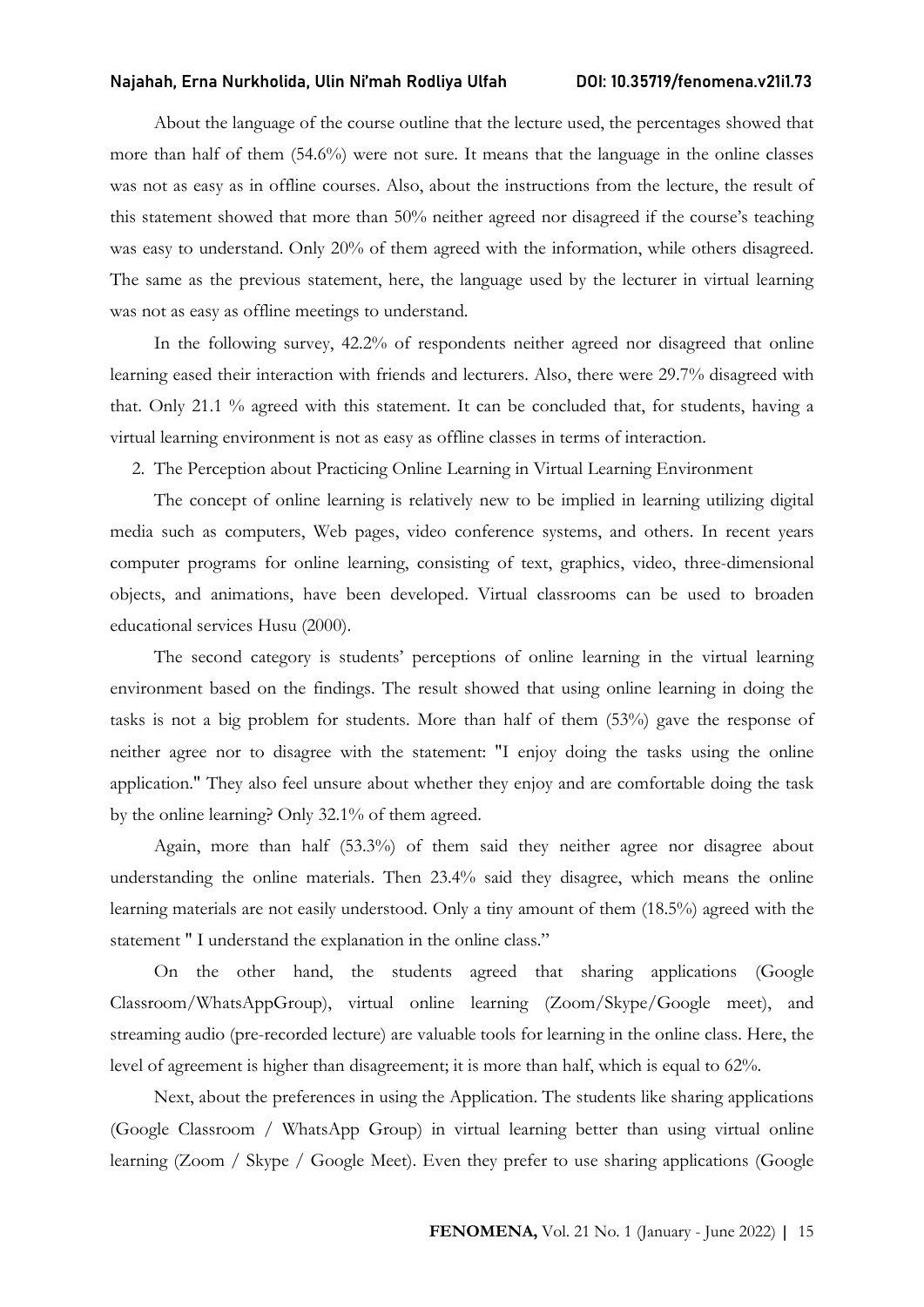Classroom / WhatsApp Group) in virtual learning, they indeed agreed that another sharing application like Zoom / Skype / Google Meet is valid for online virtual education.

#### B. Students' Behavior in Dealing with Virtual Learning Environment.

The result indicated that most students don't positively view online learning. Most of them neither agree nor disagree that virtual learning gives them more time to explore the materials. Only 33.5% felt so. And others did not.

They also feel unsure whether virtual learning improves their motivation in learning or not. 24.3% of them even disagreed with the statement. This means that virtual learning does not improve motivation in education.

Then, about the independence in learning, 44.9% of the students agreed about that. Almost half of them agreed about that. A virtual learning environment helps the students be more independent in learning.

Besides, almost half of them (42.2%) agreed that virtual learning improves the students' self-discipline since they have to manage their own time to study and do other activities. In line with this, 42.7% of the students agreed that virtual learning improves the self-confidence to express their idea and opinion.

On the other hand, almost half of them neither agree nor disagree with the statement that virtual learning is more enjoyable. Even 27 % of them disagreed with this statement. It means students do not fell enjoy studying in a virtual learning environment.

The last, 38. 9% of the students said that online learning does not improve their interactions with friends and teachers, 34. 6% of the respondents neither agree nor disagree. Only 13.5% of students agree with this statement.

From all the above discussion, we can conclude that virtual learning can be done, but the students feel it is not as effective and enjoyable as the offline meeting.

## Conclusion

Virtual learning is one of the media learning used in IAIN Kediri, and many students had different opinions toward it. Some students agreed, but others did not. Tracing students' awareness and behavior in the virtual learning environment is critical in determining the successfulness of the evaluation system covered by online learning. It is assumed that what students think will determine what students do and consequently will determine the successfulness of the evaluation system in IAIN Kediri.

According to research findings, the conclusion of the study can be presented as follows:

Concerning research findings of students' awareness of the virtual learning environment, the result indicated various responses to the awareness category.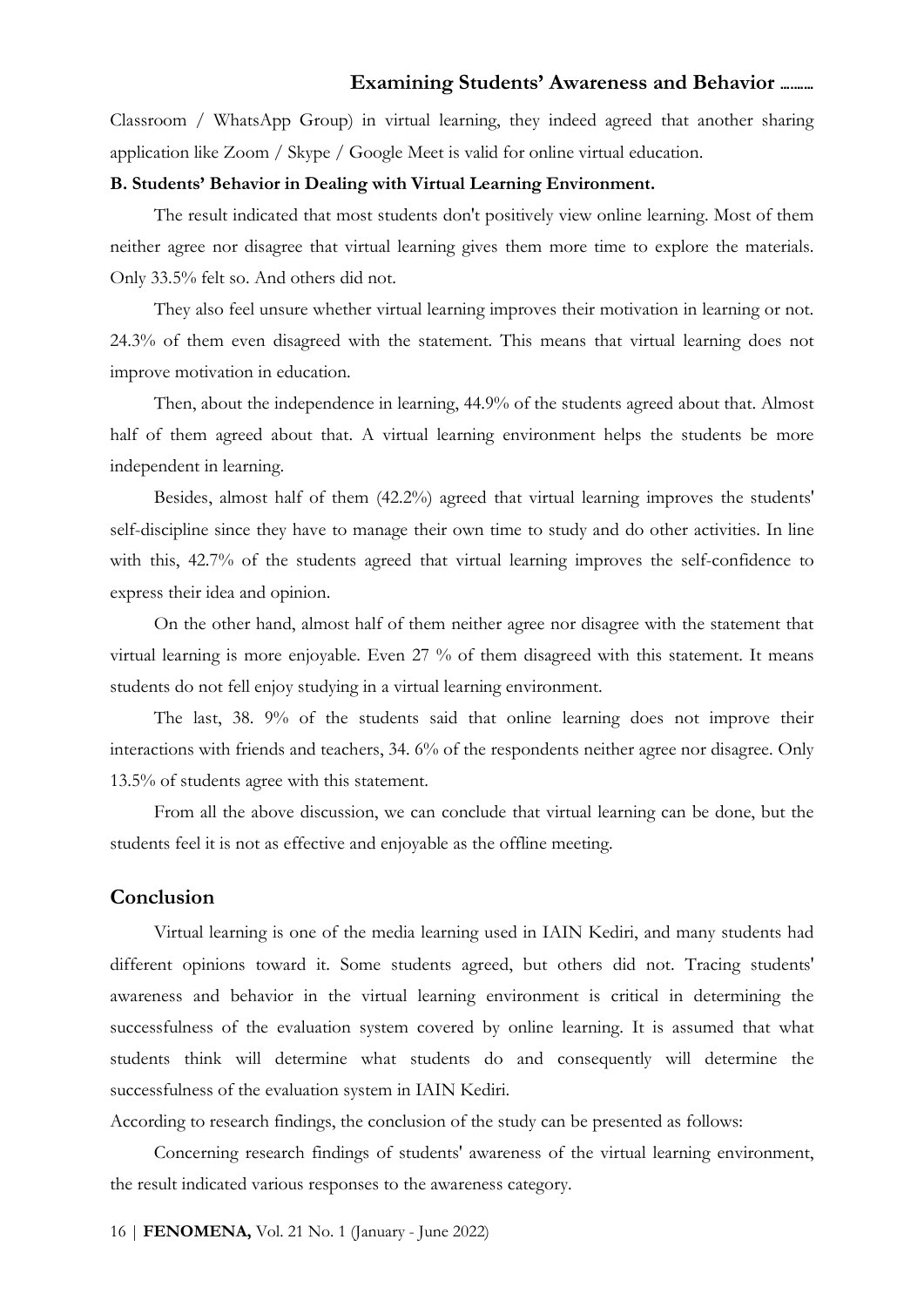Related to the language and instruction of the lecturer in online learning, it seems that most of the students did not understand it. The survey result said that more than half (58%) neither agree nor disagree. This sometimes means they know and in another time not. This response is the same for some other statements like enjoying doing the tasks using online learning applications, feeling comfortable doing the job using online learning, likeness in using online learning, and understanding the materials that have been taught in online education.

Yet, the students agree that sharing applications (Google Classroom/WhatsApp Group), Virtual online learning (Zoom/Skype/Google meet), and Streaming audio (pre- recorder lecture) are valuable tools for learning the online classes. In this statement, the level of agreement in agreeing reached 62%. Then about the online platform used in virtual learning, Google Classroom or WhatsApp Group are more chosen than Zoom/Skype/Google meet. If we relate with their problem in virtual education is an internet connection, then it tells. Because in using Zoom/Skype/Google meet, students need to have a better relationship.

For all categories, the highest response is about internet connection. Most of the students agreed that internet connection is a problem. It reached 63.8%. The highest answer said that they had time to access the material and knew how to access it about accessing the material.

And then about the confidence and self-discipline, the highest response said that virtual/online learning could improve their confidence and self-discipline. But here, the percentage is not more than fifty. It is only 42.7% and 42.2%. Then, online learning is more enjoyable; 45.9% of them neither agree nor disagree, followed by disagreement in 27%. The highest percentage of the statement about easiness in interactions with classmates and lecturers has disagreed, reaching 38.9%, followed by neither agree nor disagree. It means interacting with lecturers and friends online is not as easy as in an offline meeting.

#### References

Abbas, Wahidin. https://fti. uajy.ac.id/ sentika/publikasi/makalah/201 3/2013\_7.Pdf

Ahmad, Kholid. Promosi Kesehatan. Jakarta: Raja Grafindo. 2014.

Bagarinao, R.T. Households' Natural Disaster Preparedness: A View from a second Class Municipality in a Developing Country. EnvironmentAsia 9(2): 158-

164. 2016. Retrieved from https://goo.gl/np3rMh

Cresswell, J.W. Research Design; Qualitative, Quantitative and Mixed Methods; Approaches, edition Sage Publication. 2014.

http:/www.ncbi.nlm.nih.gov/pmc/articles/PMC5506389/